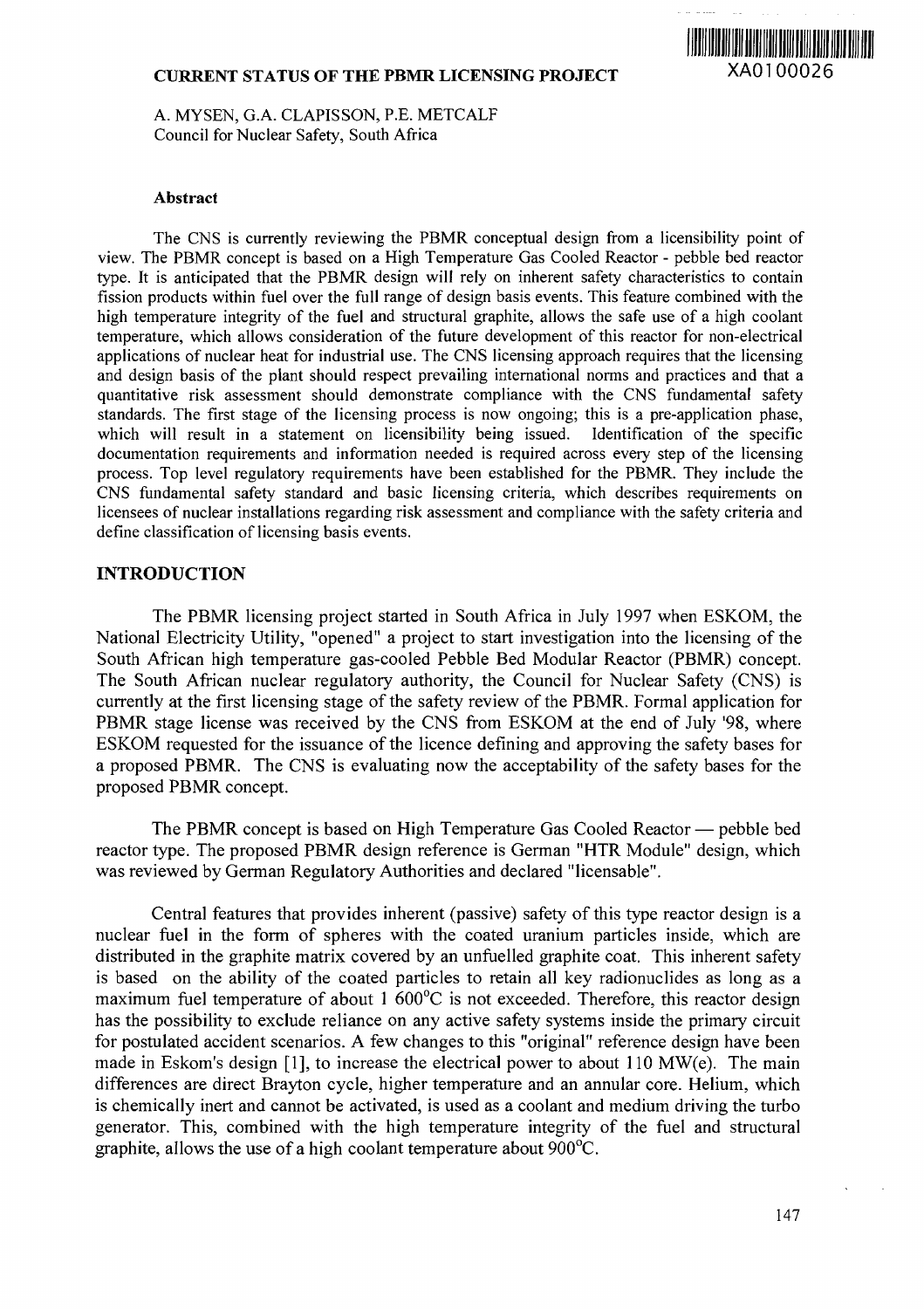The possibility to achieve high temperature and passive safety in the PBMR design allows consideration of future development of this reactor for non-electrical applications of nuclear heat for industrial use. A heat source provided by a Pebble Bed Nuclear Reactor could be used for district heating, seawater desalination, heavy water production, hydrogen production and other industrial applications. Therefore the current status of the licensing of the PBMR (still with electrical power production) is presented.

## **CNS LICENSING APPROACH**

South Africa operates the Koeberg Nuclear Power Plant (NPP) with two Framatome design PWR units, 900 MW(e) each, commissioned in 1983 and 1984 and situated near Cape Town. A 20 MW ORNL swimming pool research and isotope production reactor is also licensed to operate. The majority of previous experience of the CNS has been based mainly on licensing of the PWR reactor type. To acquire additional expertise in the HTGR area the CNS approached international companies for specialised consultant services to back up its existing technical specialists. The CNS is currently also investigating the necessary additional staff complement.

The Licensing approach, which is similar with one used for the Licensing of the Koeberg Reactors has been adopted in respect of the PBMR. It requires that the licensing and design basis of the plant should respect prevailing international norms and practices. It also requires that a quantitative risk assessment should demonstrate compliance with the CNS fundamental safety standards. The establishment and maintenance of an adequate emergency plan is required based on the outcome of the safety assessment process. Conditions of licence will be established on the outcome of the assessment including requirements for General Operating Rules.

From July 1997 to date, discussions with ESKOM took place to plan the overall Licensing process to be adopted. These include all the activities required to develop the licensing basis, perform the safety assessment, issue and update the nuclear licence for the PBMR plant during all stages of the project and plant life cycles: design, construction and installation, commission, testing, operation and decommission of the plant. It is subdivided into the following main phases:

- A Pre-Application Phase, which is a current first licensing stage.
- An Application Phase, when the PBMR licence will be granted and updated for every substage of the licensing process e.g. construction, start-up, commission and operating.
- Operation Phase.
- Decommission Phase.

#### **LICENSING PROJECT MANAGEMENT**

The detailed licensing project specifications including the licensing processes, project scope and project organisation are documented in the CNS PBMR Project Management Manual, which was officially issued at the end of the last year. The overall Project is managed by the CNS PBMR Project Manager.

In order to ensure an "orderly" and efficient Licensing process the various activities have been grouped in Sub- Projects. Each Sub-Project is in turn managed by a Technical Project Leader. Four Sub projects have been identified this far: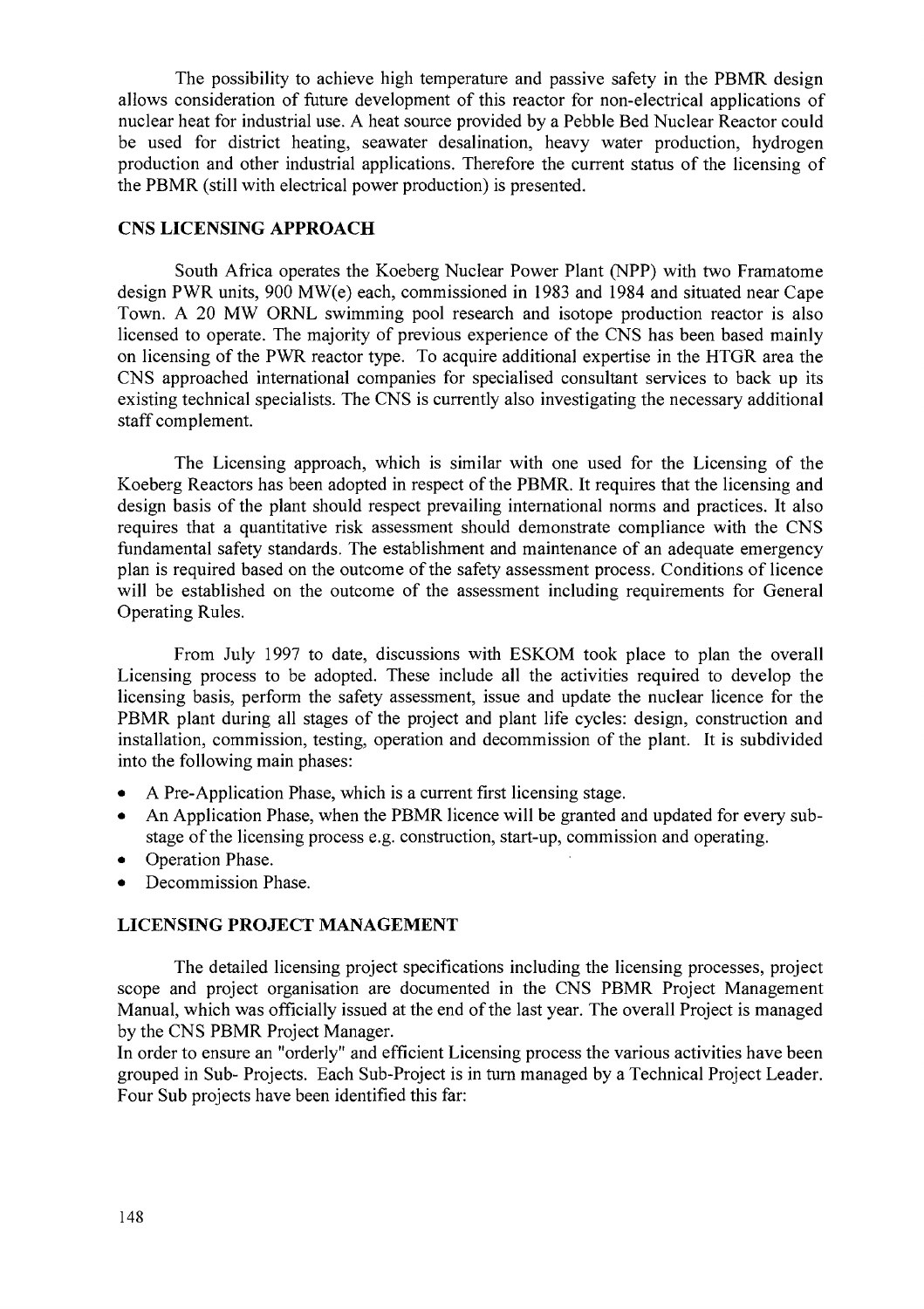- Project A: Licensing Basis
- Project B: Risk Assessment
- Project C: General Operating Rules & Plant Design Engineering
- Project D: Pre-operational testing programmes.

Agreement for licensing fees, which covers CNS expenditure concerning overseas consultants, CNS local staff and optional local consultants, has been agreed with ESKOM. Agreement with overseas consultants have been finalised for support in the following disciplines:

ESI (Germany) - Radiation Safety Engineering and Fuel NNC/BEI (UK) - Materials Framatome (France) - Design Criteria and Rules and Nuclear Engineering.

An agreement with US General Atomics is expected to be signed in a few weeks time. The main licensing activities are currently being carried out by consultants, which are being shadowed by CNS staff.

The CNS has established quality management requirements, which apply at each stage of the project, and a few initial audits on ESKOM activities have been already performed to ensure that the PBMR project follows the required processes.

Regular Licensing meetings are held with ESKOM. During these meetings, the project status, licensing progress review, problems raised and ways to resolve them are discussed.

## **CURRENT STATUS OF THE LICENSING PROCESS**

As was already mentioned the project is currently in a pre-application phase of the licensing process, which was described in the CNS paper presented last year at the TCM " Safety Related Design and Economic Aspects of High Temperature Gas Cooled Reactors", here at INET [2].

The main activities during this stage include:

- a) establishment of the licensing basis,
- b) safety review and assessment of the PBMR Safety Analysis Report (SAR) Rev 0 and supporting documents,
- c) issue of the licensibility statement.

The documentation forming the PBMR licensing basis is indicated in Figure 1.

The first two documents have been developed by the CNS and they define "Top Level Regulatory Requirements to the PBMR". The CNS Risk Criteria [3] describes the requirements on licensees of nuclear installations regarding risk assessment and compliance with the safety criteria and it is applicable to any nuclear installation licensed in the South Africa. The second document has been developed specific for the PBMR. It is currently under review and will be officially issued during the next month. The document "CNS PBMR Basic Licensing Criteria" is the CNS Licence Document, which sets out the safety criteria of the CNS and the requirements on licensees to demonstrate compliance with these criteria. These criteria apply to events or combinations of events, which lead or could lead to exposure of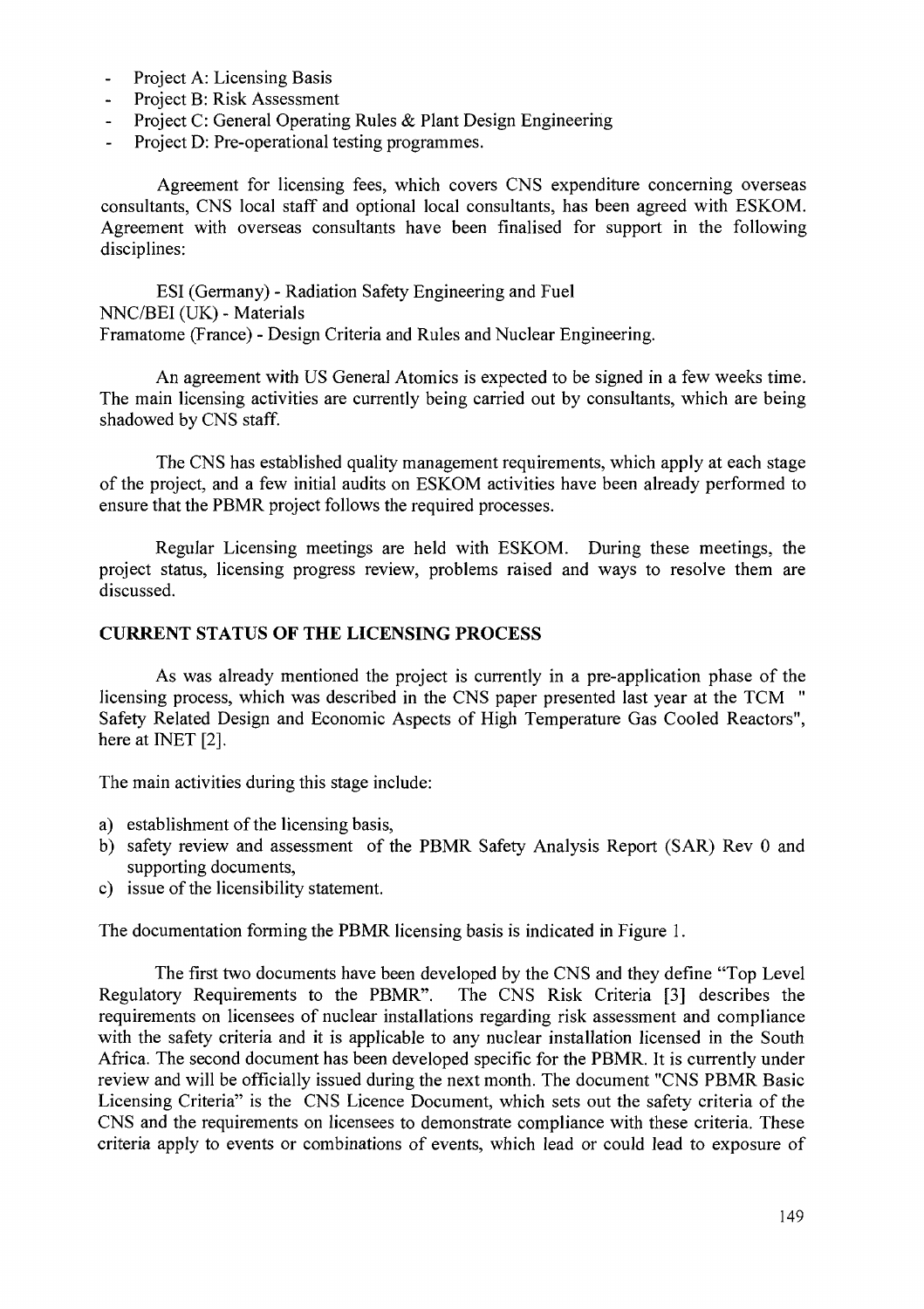either the plant personnel or members of the public. Three groups of event are considered which are defined in terms of the annual frequency of occurrence, ranging from those leading to exposures which are considered to be part of normal operation and those which are less likely to occur. For the three groups considered, safety requirements and numerical safety criteria are provided (See Table 1). Amongst the safety criteria specified in addition to the numerical criteria, are the application of the ALARA principle and the principle of defencein-depth. The application of the ALARA principle involves, through the application of one of a range of simplistic to complex techniques, the choice of the option that gives the optimum level of safety among the feasible alternative safety options. In addition to this, the most important technical principle is that of defence-in-depth. This principle requires that there should be layers (structures, components, systems, procedures, or a combination thereof) of overlapping safety provisions. Accident prevention and accident mitigation are natural consequences of the defence-in-depth principle.

Unfortunately unlike the LWRs, e.g. Koeberg NPP, broad international consensus has not been developed in terms of internationally acceptable general design criteria and design rules for the PBMR. No international "off the shelf" package is available for defining the design basis of the PBMR. Of course some rules and criteria were developed during the licensing of HTGRs in Germany, USA have investigated design bases for MHTGR Project, etc., but because there is no commercial HTGR plant existing in the world this work has not yet been finished. Therefore the CNS requested ESKOM to establish and document the General Design Criteria (GDC) and associated design rules for the PBMR using existing documents as guidelines.

Identification of specific documentation requirements and information needed is required across every step of the licensing process and because of the lack of expertise in the development of this documentation for PBMR. ESKOM were advised to use existing documents, mainly from USA and Germany, as guidance for development not only of the general design criteria, but also for a set of others needed for development of the licensing basis. The CNS also requested ESKOM to develop and submit for CNS review, documents describing processes and methodologies used to develop licensing basis documents. Many licensing documents concerning the HTGR have been requested and received by the CNS from US NRC and forwarded to ESKOM.

The CNS itself is currently developing a PBMR Safety Assessment Review Guide for the guidance of CNS reviewers in performing the safety review of application to construct or operate the PBMR nuclear power plants and the review of applications to approve standard design for PBMR nuclear power plants. It also serves the purpose of assuring the quality and uniformity of staff safety reviews. The PBMR Review Plan is being developed by, inter alia, considering the light water reactor edition of the "Standard Review Plan for the Review of Safety Analysis Reports for Nuclear Power Plants", NUREG-0800, customised to the needs of the PBMR. It was clear that the manpower effort required to undertake a complete, thorough review and modification of NUREG 0800 for application to the PBMR would be substantial, but it was decided that such an effort would be worthwhile. Therefore a significant number of items, which covered a representative range of technologies including fuel and its storage, core, residual heat removal, fission products, radioactive waste management, radiation protection, accident analysis, specific components and structural materials, were completely modified.

The proposed PBMR design is quite different from any other plant operating anywhere in the world today. Thus, although a standard review plan can be produced for this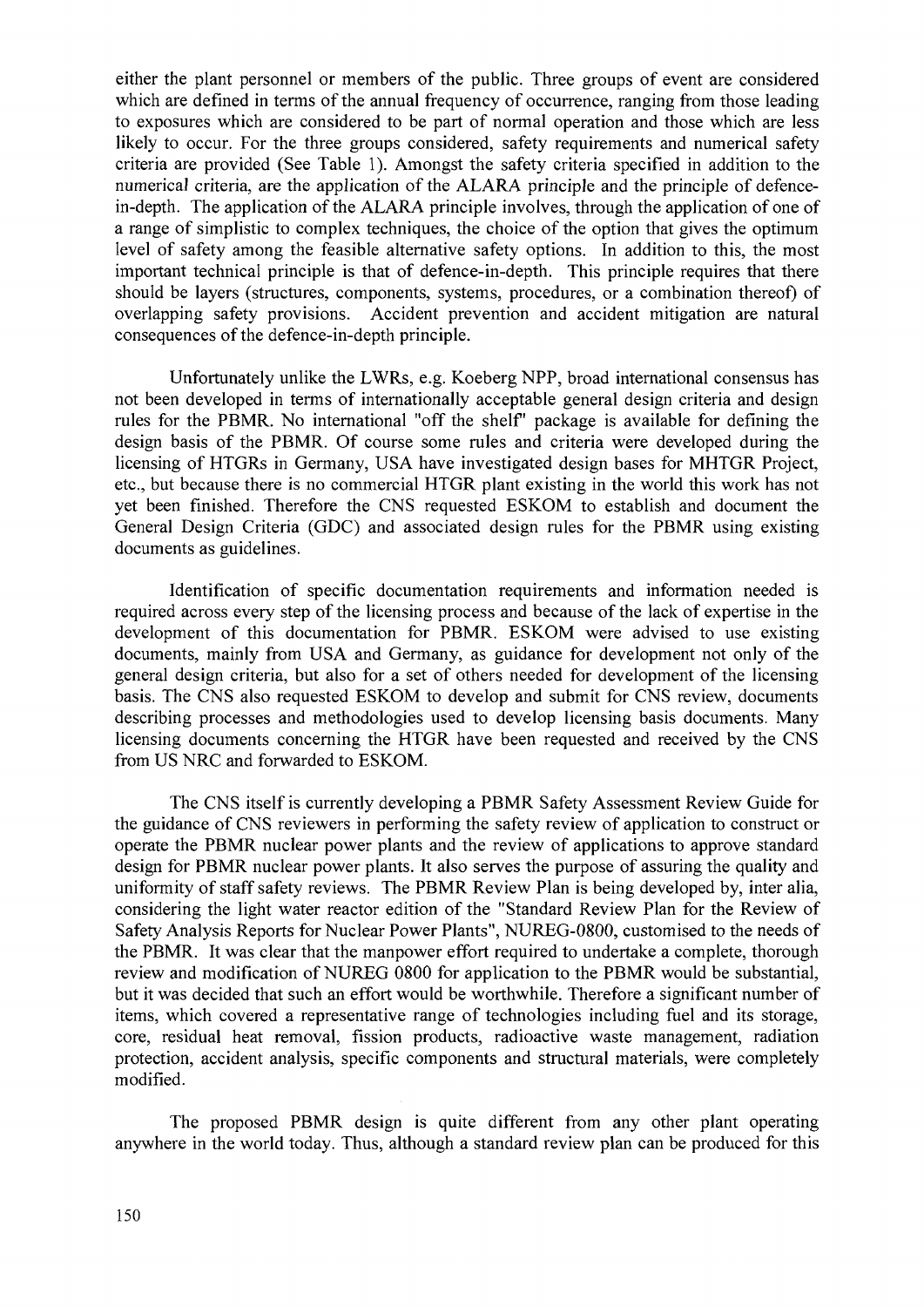Table 1: PBMR Basic Licensing Criteria

| <b>EVENT</b>                                                                                                                                                                                                                                                                                                                                 | <b>SAFETY REQUIREMENTS</b>                                                                                                                                                                                                                                                                                                                                                                               | <b>SAFETY CRITERIA</b>                                                                                                                                                                                                                                                                                                                                    |
|----------------------------------------------------------------------------------------------------------------------------------------------------------------------------------------------------------------------------------------------------------------------------------------------------------------------------------------------|----------------------------------------------------------------------------------------------------------------------------------------------------------------------------------------------------------------------------------------------------------------------------------------------------------------------------------------------------------------------------------------------------------|-----------------------------------------------------------------------------------------------------------------------------------------------------------------------------------------------------------------------------------------------------------------------------------------------------------------------------------------------------------|
| <b>CATEGORY A</b><br>Category A events (or combinations of<br>events) are those which lead to exposure and<br>which occur with a frequency not less than<br>one in one hundred years<br>$(10^{-2} \text{ y}^{-1})$ . Such events are treated as part of<br>Normal Operation.                                                                 | The design shall be such to ensure that under<br>anticipated conditions of Normal Operation, which<br>includes exposures resulting from minor mishaps<br>and misjudgements in operations, maintenance and<br>decommissioning, there shall be no radiation hazard<br>to the workforce and members of the public.                                                                                          | Limitation of individual radiation dose to:<br>20 mSv to plant personnel<br>and<br>250 $\square$ Sv to members of the public<br>All doses shall be kept ALARA<br>The principle of defence-in-depth shall be applied                                                                                                                                       |
| <b>CATEGORY B</b><br>Category B events (or combinations of<br>events) are those which lead to exposure and<br>which occur with a frequency of between one<br>in one hundred years<br>$(10^{-2} \text{ y}^{-1})$ and one in one million years $(10^{-6} \text{ y}^{-1})$<br>$y^{-1}$ ).                                                       | The design must be such to prevent and mitigate<br>potential equipment failure or withstand externally<br>or internally originating events which could give<br>rise to plant damage leading to radiation hazards to<br>plant personnel and members of the public in excess<br>of the safety criteria.<br>The analysis performed to demonstrate compliance<br>with this requirement must be conservative. | Limitation of individual radiation dose to:<br>500 mSv to plant personnel<br>and<br>50 mSv to members of the public<br>All doses shall be kept ALARA<br>The principle of defence-in-depth shall be applied                                                                                                                                                |
| <b>CATEGORY C</b><br>Category C events (or combinations of<br>events) are all possible events that could lead<br>to exposure with the exception of those<br>which are treated as part of Normal<br>Operation. As such, Category C events will<br>include Category B events as well as events<br>which occur with a frequency of less than 10 | The design shall be demonstrated to respect the<br>CNS risk criteria for plant personnel and members<br>of the public<br>The analysis performed to demonstrate compliance<br>with this requirement must use best estimate data<br>with a supporting uncertainty analysis                                                                                                                                 | Limitation of risk to the values set by the CNS risk<br>criteria.<br><b>Plant Personnel</b><br>$5 \times 10^{-5}$ peak individual risk<br>$10^{-5}$ average risk<br>Members Of The Public<br>$5 \times 10^{-6}$ peak individual risk<br>$10^{-8}$ population risk per site<br>a bias against larger accidents and<br>ALARA and defence-in-depth Principle |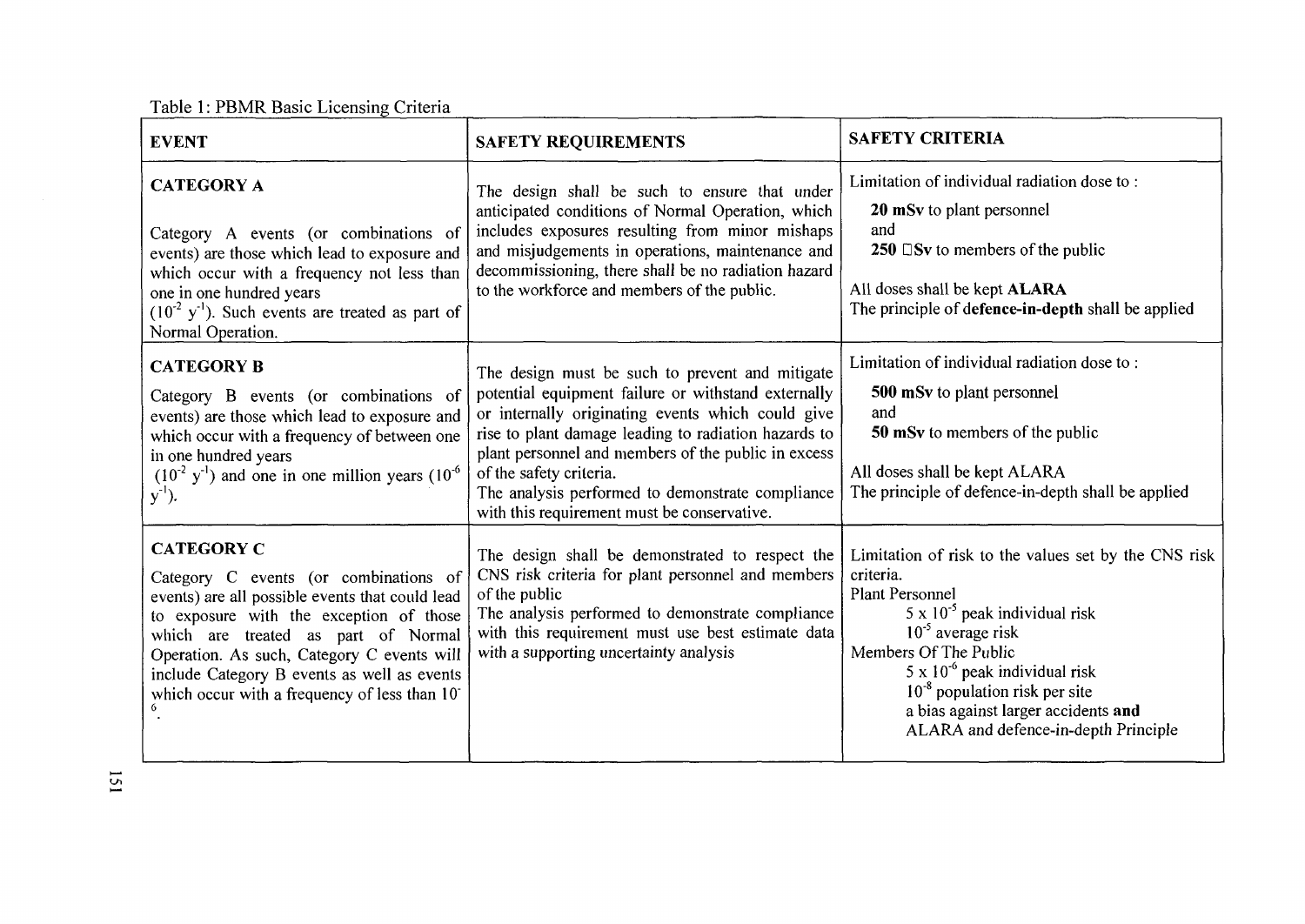plant it must be recognised that its development will continue. There are specific aspects that will require additional consideration when reviewing the safety case, because the PBMR is designed to operate at temperatures well in excess of those experienced in other commercial plant, has a fuel embedded in graphite spheres with no metallic cladding, has a helium coolant with no specified impurity limits as yet, and is a direct cycle plant. Thus there are many potential material selection problems and this CNS document will provide guidance as to what additional information the reviewer must seek from the applicant to enable him to complete his review with the necessary level of confidence.

Documentation presented on Figure 1 below the "Top Level Regulatory Requirements" is being developed by ESKOM and fall under the CNS review and acceptance process. The Estimate PRA planed to be submitted in July of this year. The PBMR Safety Analysis Report will be the main document that demonstrates how the PBMR meets the required nuclear safety criteria. The guidance on format, scope and content of Safety Analysis Report was provided to ESKOM and will be discussed in detail during the next month. Revision 0 of the SAR is planed to be submitted at the end of October of this year.

Up to now the first issue of the following documents have been submitted by ESKOM:

- Licensing Manual, containing ESKOM's "Overall Licensing Philosophy for PBMR"
- Glossary of Terms
- PBMR Technical Description
- Proposed General Design Criteria for PBMR
- Proposed list of events/accidents.

These documents have been reviewed and assessed by the CNS. A few briefings and workshops between the CNS and ESKOM have been organised to improve and speed up the review process. Some deficiencies and concerns have been found and forwarded to ESKOM. The main concerns are caused by limited data availability and operational experience feedback for this type of reactor. The CNS has issued a safety evaluation report on the PBMR technical description.

Development of the radiation protection programme has started. It will include:

Staffing and training needs, surveillance requirements, controlled zone classification, demarcation, access control requirements, external and internal dosimetry requirements, protective clothing, change room and laundry specifications, respiratory programme, instrumentation requirements, radioactive material control, decontamination programme, ALARA programme, shielding requirements, computer system requirements, procedures, reporting and record retention, etc.

An emergency plan basis will be produced by ESKOM in the middle of this year.

According to national environmental legislation (Environment Conservation Act, 1989), for any industrial construction an Environmental Impact Assessment (EIA) shall be performed and accepted by Department of Environmental Affairs and Tourism (DEAT). It has been agreed between DEAT and the CNS that CNS will provide technical support to DEAT in evaluation of the radiation impact of the PBMR plant. ESKOM is currently busy preparing an EIA report and two public hearings are already planned for June and September of this year.